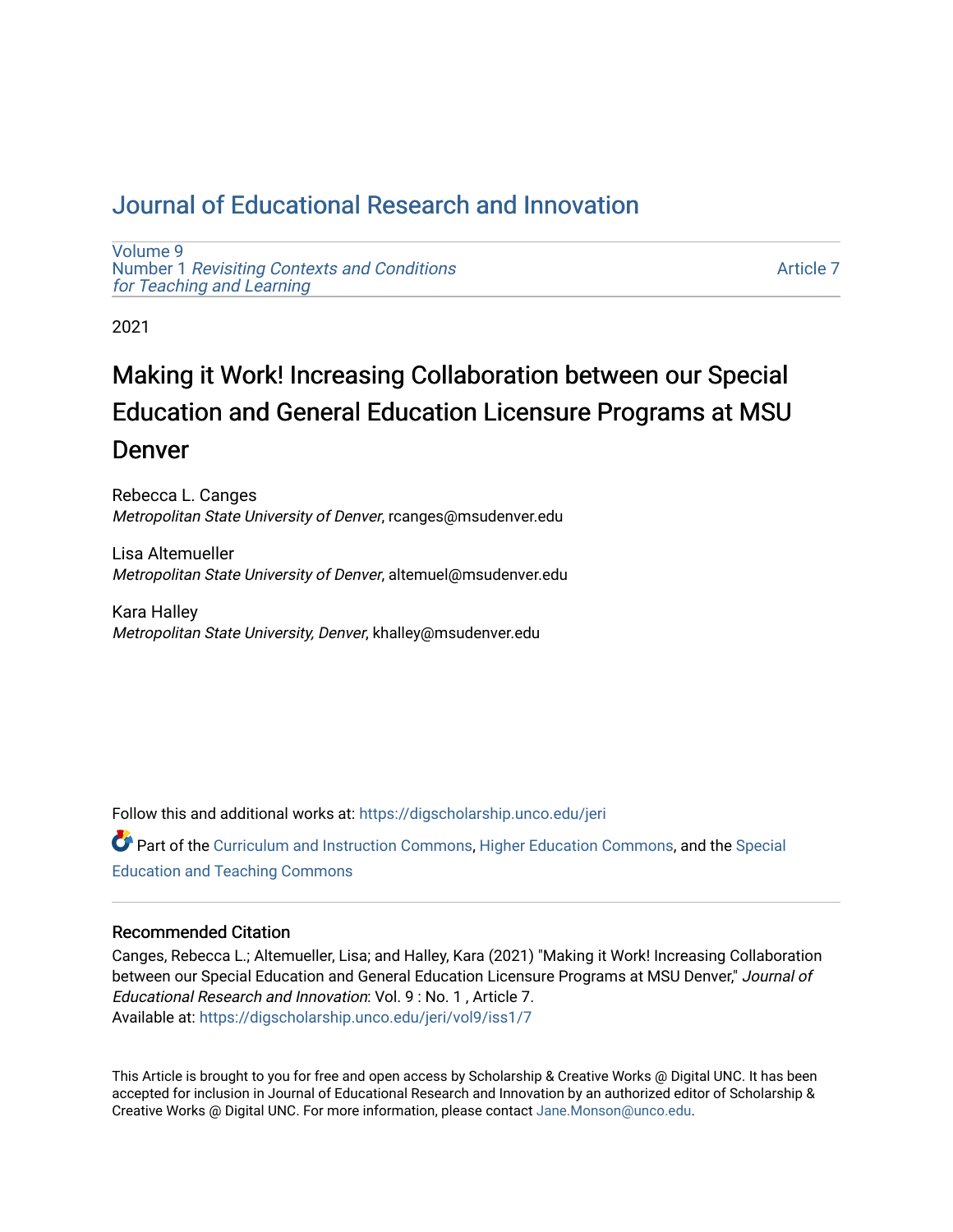# **Making it Work! Increasing Collaboration between our Special Education and General Education Licensure Programs at MSU Denver**

*Rebecca Dennis-Canges Metropolitan State University, Denver*

*Lisa Altemueller Metropolitan State University, Denver*

*Kara F. Halley Metropolitan State University, Denver*

Teacher confidence in working with students with disabilities in a general education classroom is an essential component to being effective and has been linked to their views on the quality of their pre-service preparation program (Alur & Timmons, 2009; Cochran-Smith & Zeichner, 2005). Tiwari, Das, & Sharma (2015) assert that teacher beliefs regarding inclusion are typically the fulcrum for success of inclusive education settings. According to the latest data from the National Center for Education Statistics, 64% of students (McFarland, Hussar, Wang, Zhang, Wang, Rathbun, Barmer, Forrest Cataldi, & Bullock, 2018) with disabilities spend more than 80% of their day in a general education classroom, yet general education teachers consistently report that they do not have the skills they need to effectively instruct diverse learners, including students with disabilities (Blanton, Pugach, Florian, 2011; Cook, Tankersley, Cook & Landrum, 2000; Stites, Rakes, Noggle, & Shah, 2018). Historically, teacher preparation programs have focused on preparing general education and special

education teacher candidates on two separate tracks (Pugach & Seidl, 1995; Sobel et al., 2007; Winn & Blanton, 2005). Typically, as part of their pre-service training, general education teacher candidates receive one single introductory course on working with students with disabilities that primarily focuses on the different disability categorical information and general learning characteristics of these students (Sobel et al., 2007; Turner, 2003; Winn & Blanton, 2005). Likewise, special education teacher candidates receive limited training in content areas outside of remedial strategies in literacy and mathematics (Copeland et al., 2011; Fuchs et al., 2014). Furthermore, despite the need for general and special education teachers to work together in order to successfully include students with disabilities in general education environments, preservice teacher candidates are not being prepared to collaborate in a systematic way (McLeskey, J. & Brownell, 2015; Murawski & Hughes, 2009). Based on these circumstances the ability for general and special education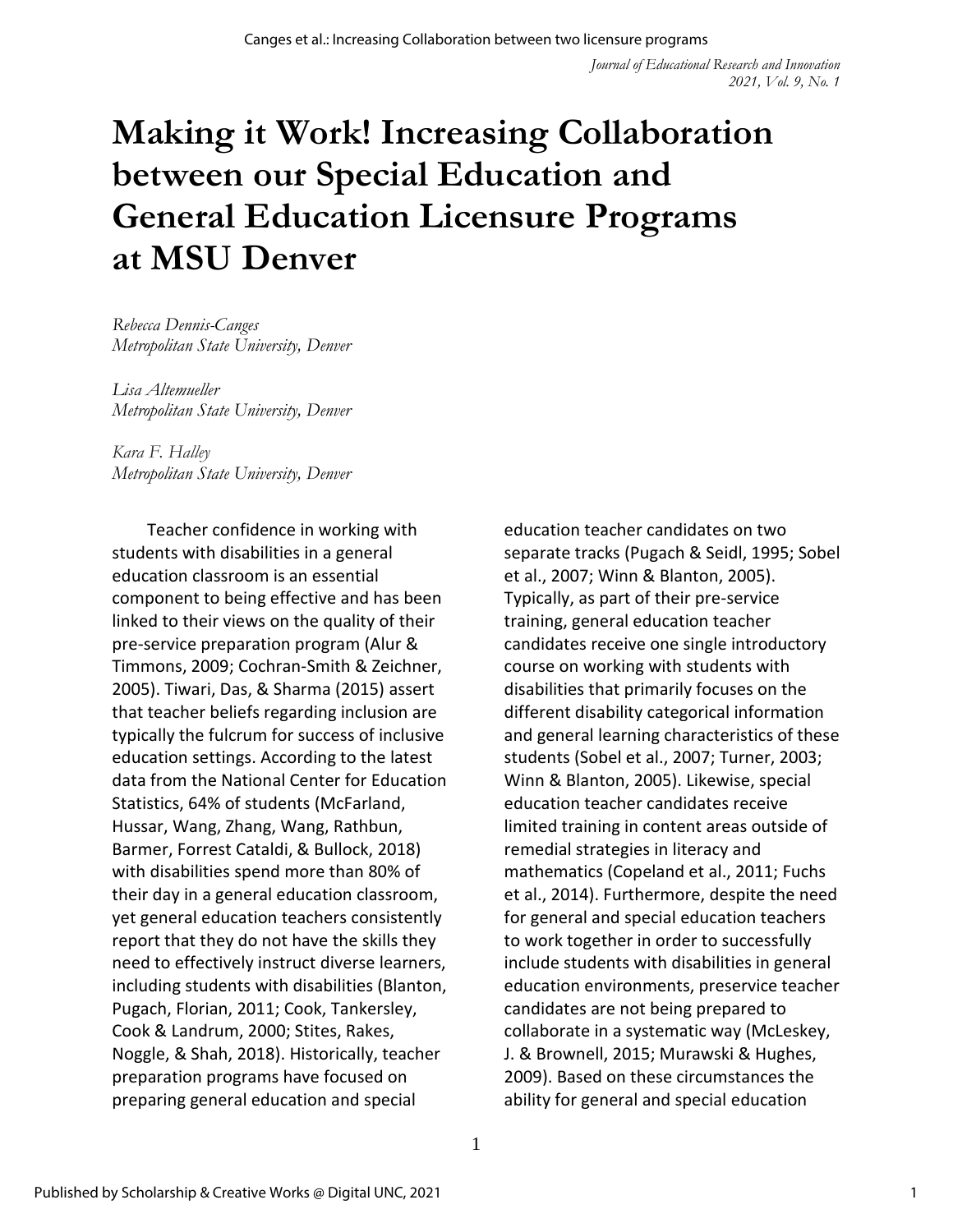teachers to work together has been negatively affected. As a result, separate preparation programs have contributed to the barriers facing inclusive education (Sobel et al., 2007; Winn & Blanton, 2005). Teacher preparation programs can play a significant role in addressing the teacher's theoretical and pedagogical questions in order to increase their self-efficacy in this area (Bialka, Hansen & Wong, 2019). In an effort to respond to the progressive changes in education and the increasing determination to include students with disabilities in general education classroom environments, the pre-service teacher preparation program at Metropolitan State University of Denver (MSU Denver) examined ways to increase the collaboration and partnership between special education and general education licensure programs in order to better prepare teachers to support the needs of all learners. Blanton, Pugach, and Florian (2011) asserted that teacher preparation programs have a vital role in ensuring teachers are prepared for inclusive classroom settings and that reevaluating the structure and content of universitybased teacher preparation programs is a key part of improving inclusive education. Because increased training to support inclusion is linked with a stronger sense of self-efficacy toward inclusion (Vaz, et al., 2015), collaboration across departments of special education and general education within colleges and schools of education is vital for the success of inclusive education. The beginning and current outcomes of this work at one Institution of Higher Education (IHE) specifically with the focus of demonstrating how teacher educators can work collaboratively to reduce the silo atmosphere within teacher education, will be presented within this paper.

## **Background of MSU Denver Teacher Preparation Programs**

MSU Denver is primarily an undergraduate, commuter institution. The MSU Denver School of Education (SOE) currently has about 1,500 students enrolled in licensure courses with approximately 25% of those students identifying as Hispanic/Latino. The SOE prepares teacher candidates for an initial teacher license in Early Childhood Education, Elementary Education, Secondary Education, K-12 Physical Education, and Special Education. Initial licensure graduate programs in elementary education and special education are also offered through the SOE. The SOE in conjunction with our content area colleagues in the College of Letters, Arts, and Sciences (CLAS) within MSU Denver prepares teacher candidates for an initial teacher license in Secondary Education English, Secondary Education Math, Secondary Education Science, Secondary Education Social Studies, and K-12 Art Education, K-12 Modern Languages Education, and K-12 Music Education Generalist. Each undergraduate program is designed to be completed within four years with total credit hours for each program ranging from 120 – 126. Initial licensure graduate programs are designed to be completed within two years. While the majority of licensure classes are offered through the SOE, our collaboration with content area colleagues in the CLAS ensures we prepare well-rounded, high quality teachers in all educational content areas.

In the United States, teacher preparation programs fluctuate in what they require of general education teachers regarding their preparation to teach students with disabilities. State requirements vary greatly (Stites, Rakes, Noggle, & Shah, 2018) with some states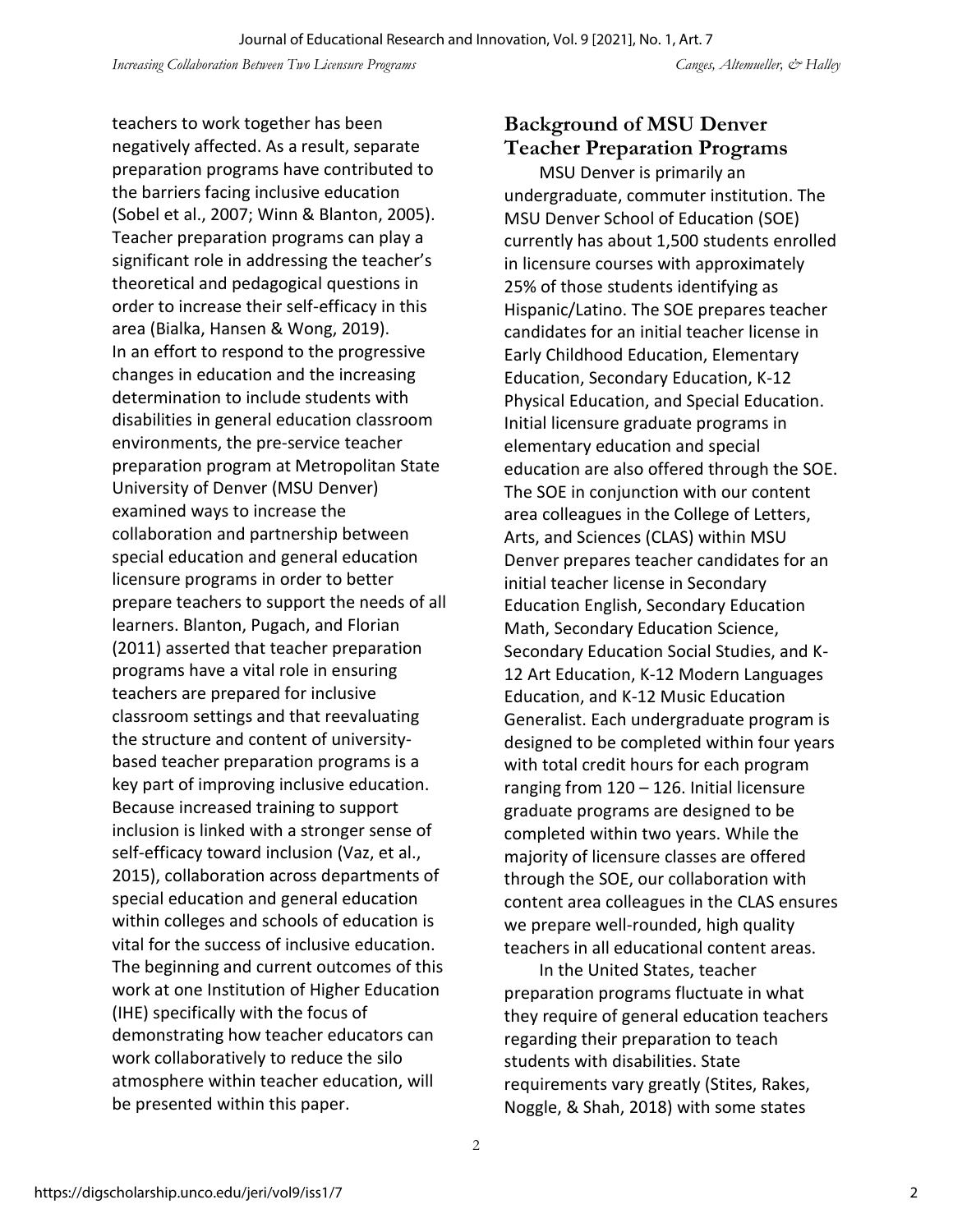requiring no special education coursework and some states requiring one course in special education as part of the general education teacher preparation curriculum (Blanton, Pugach, & Florian, 2011). The state of Colorado does not currently require a certain amount of credit hours in special education content for general education teachers. In fact, according to the Colorado Department of Education (CDE), it is up to the licensure program to determine which courses pre-service teacher candidates are required to take and requires each licensure program to align with standards documenting teacher candidate preparation for teaching students with disabilities. The current standards from The Council for the Accreditation of Educator Preparation (CAEP, 2013) do not delineate a specific requirement for training in special education.

At MSU Denver, all pre-service teachers are required to take one course related to teaching students with disabilities. The primary undergraduate course students are required to take is titled SED 3600 The Education of Exceptional Learners. This course provides an overview of varying topics related to special education and students with exceptionalities. The Early Childhood Education (ECE) program has a similar course, ECE 2600: The Exceptional Child, designed to meet the needs of their particular students seeking ECE licensure. However, the ECE program will accept SED 3600 as a substitute course if the student chooses to take it. See Table 1 for the licensure programs areas that require SED 3600, ECE 2600 or no course.

| <b>Table 1</b> Special Education courses taken by pre-service |  |
|---------------------------------------------------------------|--|
| teacher educators at MSU Denver                               |  |

| cacher caacators at iviso benieu |            |            |         |
|----------------------------------|------------|------------|---------|
| Licensure Area                   | <b>ECE</b> | <b>SED</b> | No      |
|                                  | 2600       | 3600       | Courses |
| Early Childhood                  |            |            |         |
| Education                        | Χ          |            |         |
| Elementary                       |            |            |         |
| <b>Education &amp;</b>           |            | X          |         |
| Literacy                         |            |            |         |
| K-12 Art                         |            |            | X       |
| Education                        |            |            |         |
| K-12 Modern                      |            |            |         |
| Languages                        |            | X          |         |
| Education                        |            |            |         |
| K-12 Music                       |            |            | X       |
| Education                        |            |            |         |
| K-12 Physical                    |            | X          |         |
| Education                        |            |            |         |
| Secondary                        |            |            |         |
| Education                        | X          |            |         |
| (all content                     |            |            |         |
| areas)                           |            |            |         |
| Special                          |            |            |         |
| Education                        |            | Χ          |         |
| generalist K-12                  |            |            |         |

SED 3600 is presented as a 15-week course. Throughout the semester students are introduced to important topics such as the Individuals with Disabilities Act (IDEA), The Individual Education Plan (IEP), Response to Intervention (RtI), Multi-Tiered Systems of Supports (MTSS), Universal Design for Learning (UDL), the assessment process related to eligibility, Inclusion, High-Incidence and Low-Incidence disabilities and how to provide accommodations and behavioral support so that students with disabilities are successful in school. MSU Denver offers this course with resident, hybrid, and online options. SED 3600 serves as an introductory course for students seeking special education licensure but is open to any student enrolled in the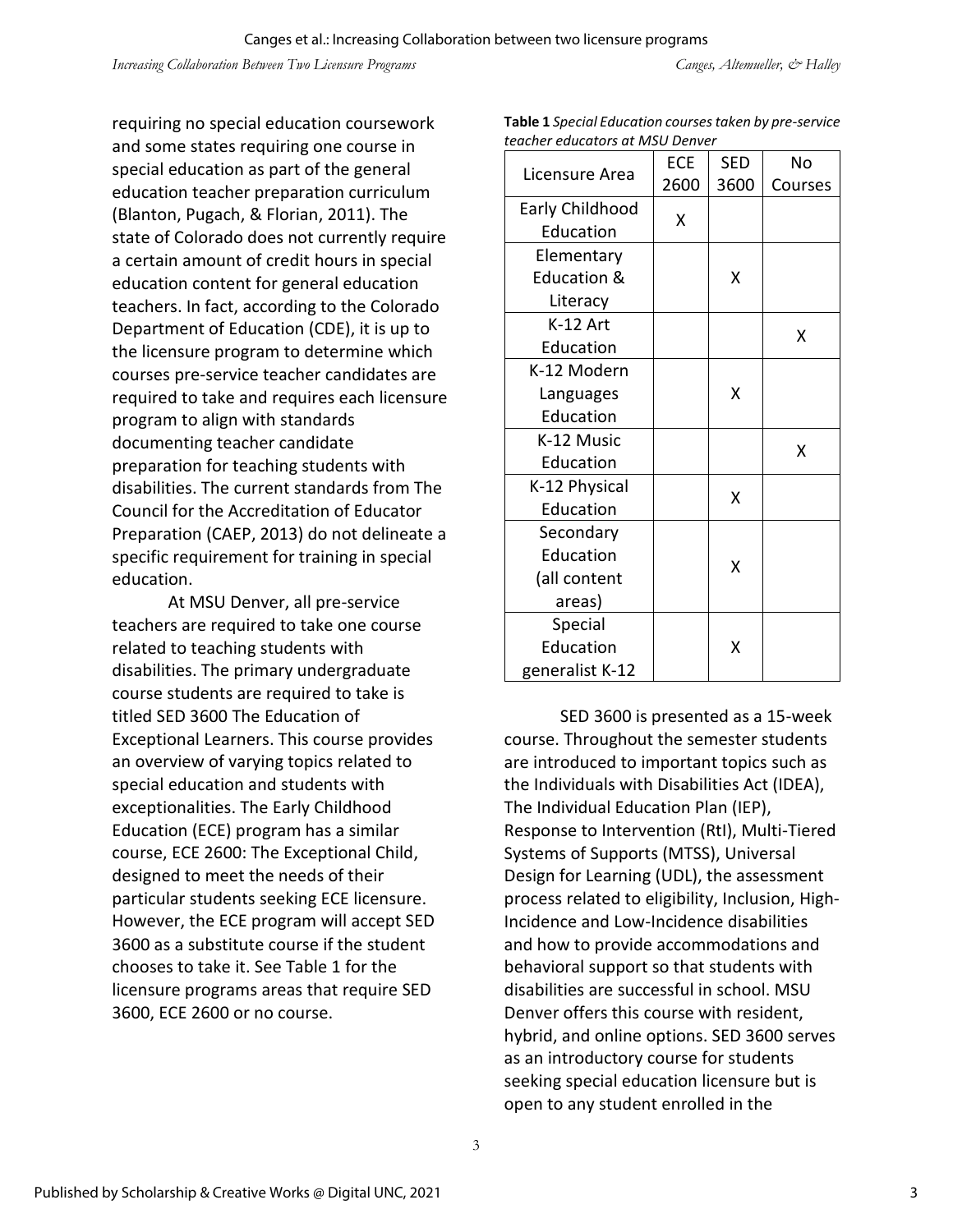institution who would be interested in learning more about supporting the needs of students with disabilities. While the course serves as a vital platform to expose all future teachers to the concepts surrounding the field of special education, one course is simply not enough. In fact, in a survey conducted with graduates from the MSU Denver licensure program, one student noted, "I was not prepared adequately with only one class" and another commented, "My program needed to offer more classes directly relating to students with disabilities. For example, make a class where you work with special education teachers and their students". These comments clearly indicate the need for our future teachers to have more opportunities for instruction related to working with students with disabilities.

The time has come to consider additional, innovative and inclusive approaches to improving the outcomes for students with disabilities by focusing on the preparation of general education teachers. We believe that improving the knowledge of general education teachers by way of preparation programs is the cornerstone to improving outcomes for students with disabilities. Furthermore, we can only prepare future teachers to provide quality inclusive education by modeling high quality, inclusive and collaborative work in higher education teacher preparation programs. Therefore, this article will not only provide an overview of the steps taken at MSU Denver to increase the exposure pre-service teachers have to supporting the needs of students with disabilities, it will also articulate a vision for effective preparation programs for future special and general education teachers so they may be prepared to support all students included in their classroom. We begin with Phase 1 of

our project which initiated this move toward a more collaborative environment within the teacher preparation programs at MSU Denver.

### **Transforming MSU Denver Teacher Preparation for Inclusion**

To work toward a more inclusive education for students with disabilities, it is critically important to continue to investigate teachers' views of their preparation to support the students with diverse learning needs included in their classrooms (Zagona, Kurth, & MacFarland, 2017). A small group of special education faculty at MSU Denver realized that much more needed to be done to effectively prepare teacher education graduates from all programs offered at the University. To do this, the first step was to critically examine the perspectives of graduates from the MSU Denver teacher preparation program by way of an anonymous, online, questionnaire. The following research questions guided the work:

1) Do general education teachers feel that their licensure program successfully prepared them to support the instructional needs of students with disabilities included in their classroom?

2) What suggestions do practicing general education teachers have for improving licensure programs in the area of working with students with disabilities?

#### **Phase 1: Investigating Alumni Perceptions of their Preparation Program**

In the spring of 2017, an application was submitted to the University Institutional Review Board (IRB) to obtain permission to send a questionnaire to 400 of MSU Denver's teacher degree/licensure graduates. This was originally intended to serve as a catalyst for an independent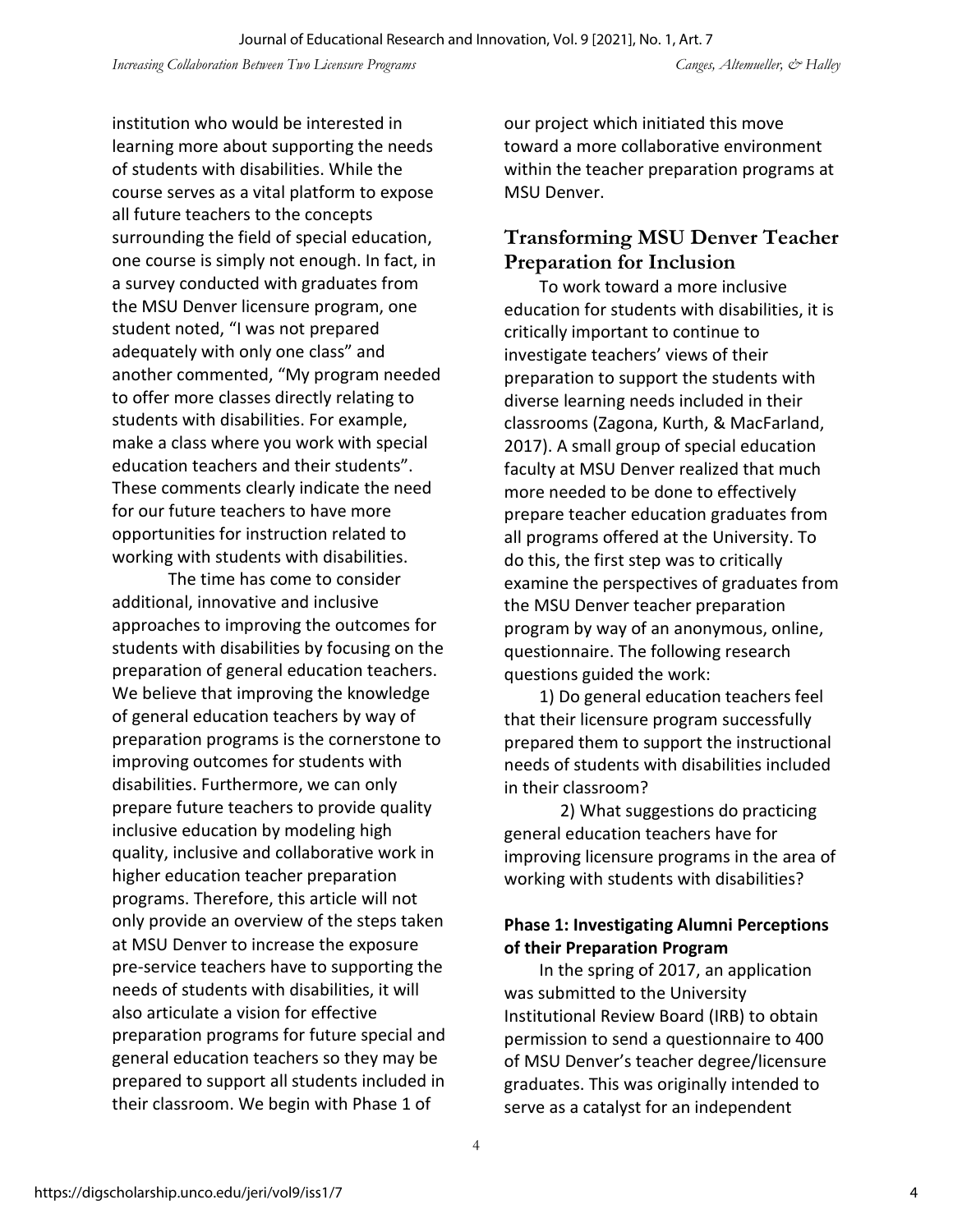research study related to graduates' opinions of their preparation to support the needs of students with disabilities included in their classrooms. While, the original study was not published, the results of the questionnaire sparked conversation between the special education faculty about ways to modify their program at MSU Denver. Therefore, the data that was obtained from the questionnaire guided the researchers in the collaborative conversations that lead to the phases presented in this paper.

#### *Questionnaire Methodology*

For the questionnaire, purposeful sampling was employed. Purposeful sampling allows a researcher to select information-rich cases that would present in-depth information central to the study (Patton, 2014). Therefore, a sample pool was selected using alumni data from the Teacher Education office at MSU Denver. The qualifiers for selection included a) current general education teacher, b) recent graduate from a licensure program at MSU Denver (no more than five years), and c) has experience teaching in a general education classroom that has students included who have Individualized Education Plans (IEPs) indicating that the student was identified as having a disability.

#### *Participants*

In order to obtain a meaningful sample of participants, the School of Education's Data and Assessment Specialist assisted by acquiring contact information for graduates of all of the School of Education's undergraduate licensure programs excluding students with special education licenses. The survey was emailed once to 400 graduates from the MSU Denver alumni pool. From that 400, 29 responded, offering a small sample size. Table 2 shows the respondent results.

#### **Table 2** *Respondent Results*

| Licensure Area           | Ν  |
|--------------------------|----|
| <b>Elementary School</b> | 12 |
| Middle School            |    |
| High School              | 8  |
| Did Not Respond          |    |
| Total                    |    |

We recognize that the sample size was less than we expected. However, we felt it was valuable as a starting point to initiate the steps we needed to take to inform program modifications. In addition, the data results helped guide conversations with fellow licensure programs regarding the perspectives of graduates on their preparation for supporting students with disabilities. While the responses may not be representative of teachers across the United States, they parallel perspectives of insufficient preparation seen in studies regarding other teacher preparation programs (Stites, Rakes, Noggle, & Shah, 2018).

Using existing email contact data from MSU Denver Teacher Education office, alumni were sent a questionnaire via the online system Qualtrics. The questionnaire allowed responses to remain anonymous. The questionnaire contained 19 questions including seven demographic questions, two questions related to the number of students with disabilities they have supported in their classroom, three questions that required a Likert scale response about their opinion of their preparation programs in relation to working with students with disabilities, four questions directly related to the type of classes they had in their preparation program, and four open-ended questions that allowed the alumni to make comments and/or suggestions about their program. The research questions guided the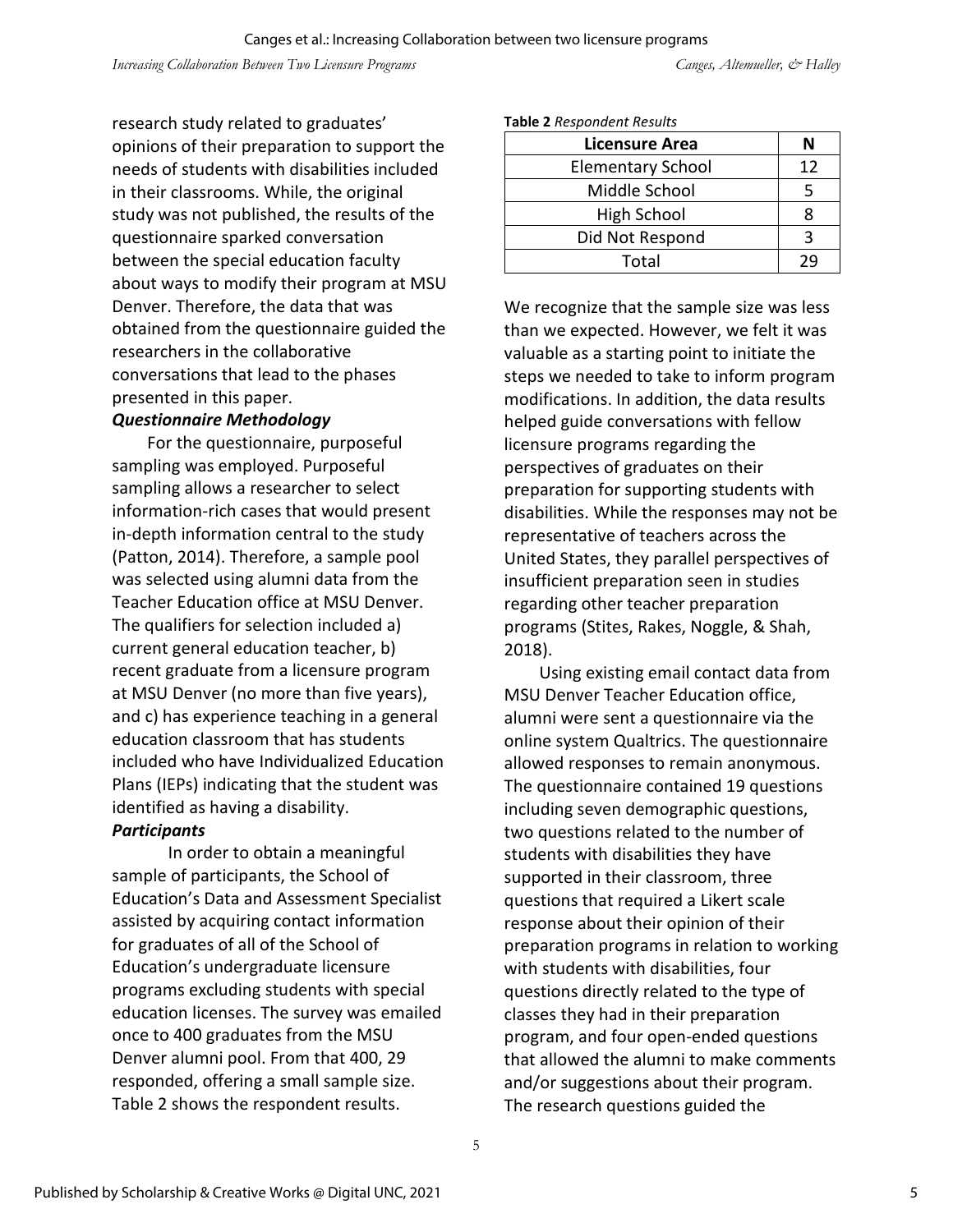#### development of the questionnaire. *Questionnaire Results*

After demographic questions were presented, the survey asked a fundamental question to demonstrate that the teachers had, indeed, supported students with disabilities in their general education classroom settings. That question was How many students with disabilities do you have included or mainstreamed in your class this year? Teachers that completed the survey expressed that during that year of teaching they had anywhere from 1-12 students with disabilities included in their classroom (See Table 3).

**Table 3** *Number of students with disabilities served in respondents general education classroom*

| Answer     | % of Respondents |
|------------|------------------|
| $1 - 5$    | 58.33%           |
| $6 - 11$   | 25.00%           |
| 12 or more | 16.67%           |

To obtain qualitative data, 4 open-ended questions were asked. The questions and participant responses are below.

**During your Pre-service teacher licensure program, if you took courses that either focused or infused information about working with students with disabilities, can you describe what you learned in the class?** 

"I don't remember what I learned from the infused classes regarding teaching students with disabilities. I remember we read case studies, but I don't remember specifics about what I learned"

"It was a pretty general overview"

"I learned about basic identifiers, but not strategies that necessarily directly applied to supporting these students in my classroom."

"A lot of laws and acronyms"

"I learned about 5 different disabilities, they were physical, not learning or behavior. I also learned how to adapt equipment."

"Just to be inclusive with their learning and work with IEPs while making modifications."

**In what other ways do you feel your preservice teacher licensure program prepared you to support the needs of students with disabilities?**

"We had to include modifications in all of our lesson plans"

"Through mentors with SPED backgrounds."

"The amount of real-world classroom experience was great because I was able to see different types of learners."

"It exposed me to a variety of needs I could encounter in my classroom and challenged me to be proactive in finding ways to meet their needs."

"By fostering an environment of openness and encouraging teacher to hear a growth mindset regarding all students."

"I think a better job should have been done."

"I do not feel there were any other classes that prepared me for disabilities."

6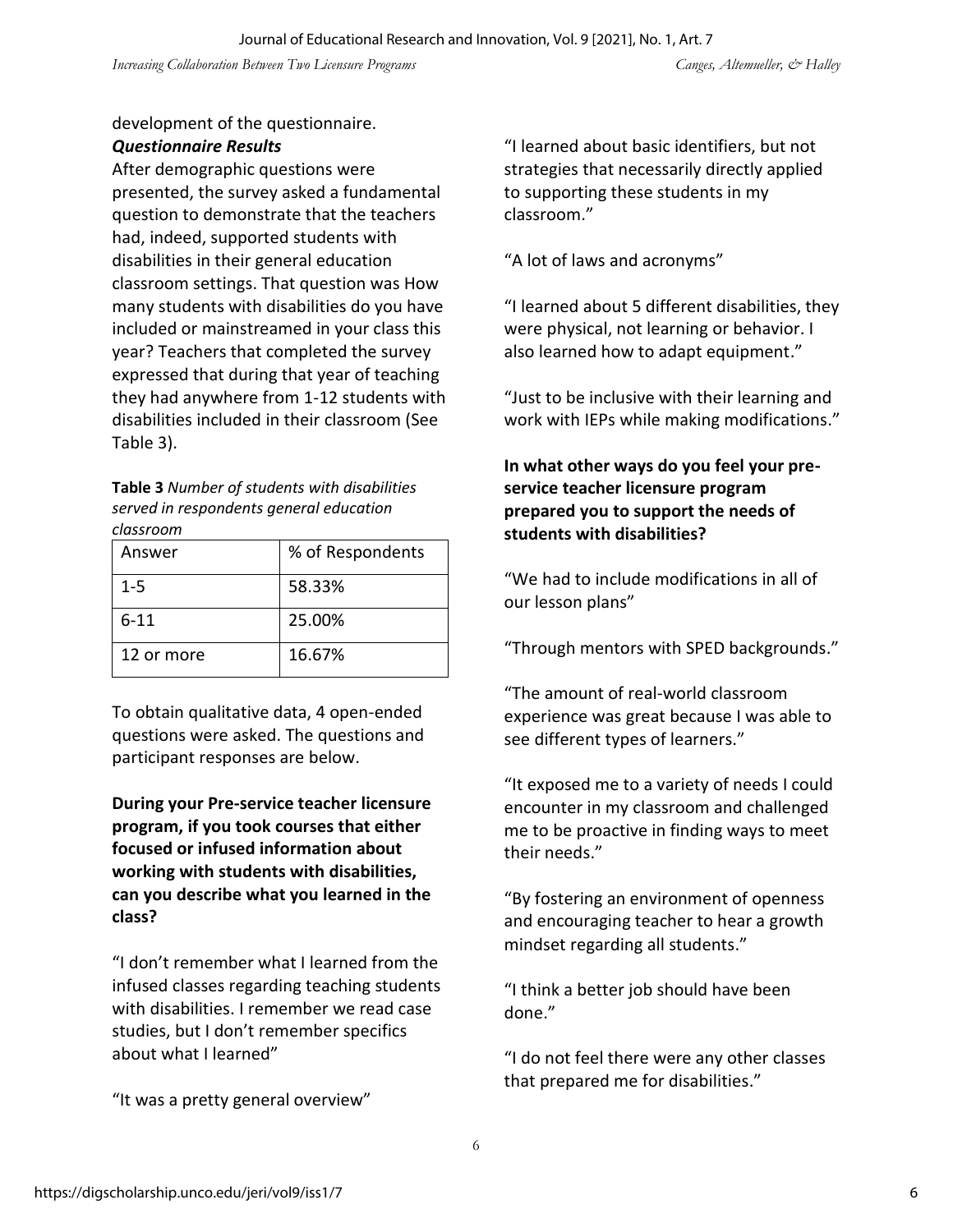**If you feel it was necessary, what could your licensure program have done to better prepare you to work with students with disabilities that are mainstreamed or included into your classroom?**

"It would have helped to work with real students with disabilities or be able to watch videos."

"I wish I had more information surrounding students with IEPs with severe emotional and behavioral problems."

"I wish I had a tool kit of ideas in terms of what types of accommodations or modifications are called for on a student's IEP."

"A course on how to monitor data."

"More ideas about differentiation."

"Have a course specifically about inclusion in the classroom."

"Resources or protocols that I can utilize for how to modify and accommodate instruction to meet the learning needs of my students. I was not prepared at all for my first year of teaching."

"More work around student's IEPs during observation hours and have a better understanding of how these students are supported in the general education classroom."

**If the preservice program you attended add courses about supporting the educational and behavioral needs of students with disabilities or included settings…what types of classes would you recommend they add?**

"I would recommend watching videos of working with real students in real situations".

"I would add a class that talks specifically about learning disabilities and behavior because they're the most common disabilities I see and we don't get paraeducators."

"A course about how to monitor data, identify students with disabilities, and implement interventions would have been helpful."

"Classroom management strategies."

"I think they need to add more practical/ hands on experiences and strategies."

"Legal information about education and special education laws."

"A realistic course on how inclusion looks at schools and how to be a good inclusion Teacher."

"Field experience with a focus in supporting students with educational and behavioral needs."

The results of the questionnaire indicate a need for a variety of supports. The authors conducted a reflexive thematic analysis by organizing the responses to the questions and looking for commonalities among them (Braun & Clarke, 2021). Some overarching themes that emerged were an educator's need for increased experiences with tools and strategies related to supporting the needs of students with disabilities during their licensure program. In addition, more real-life experiences in working with students with disabilities as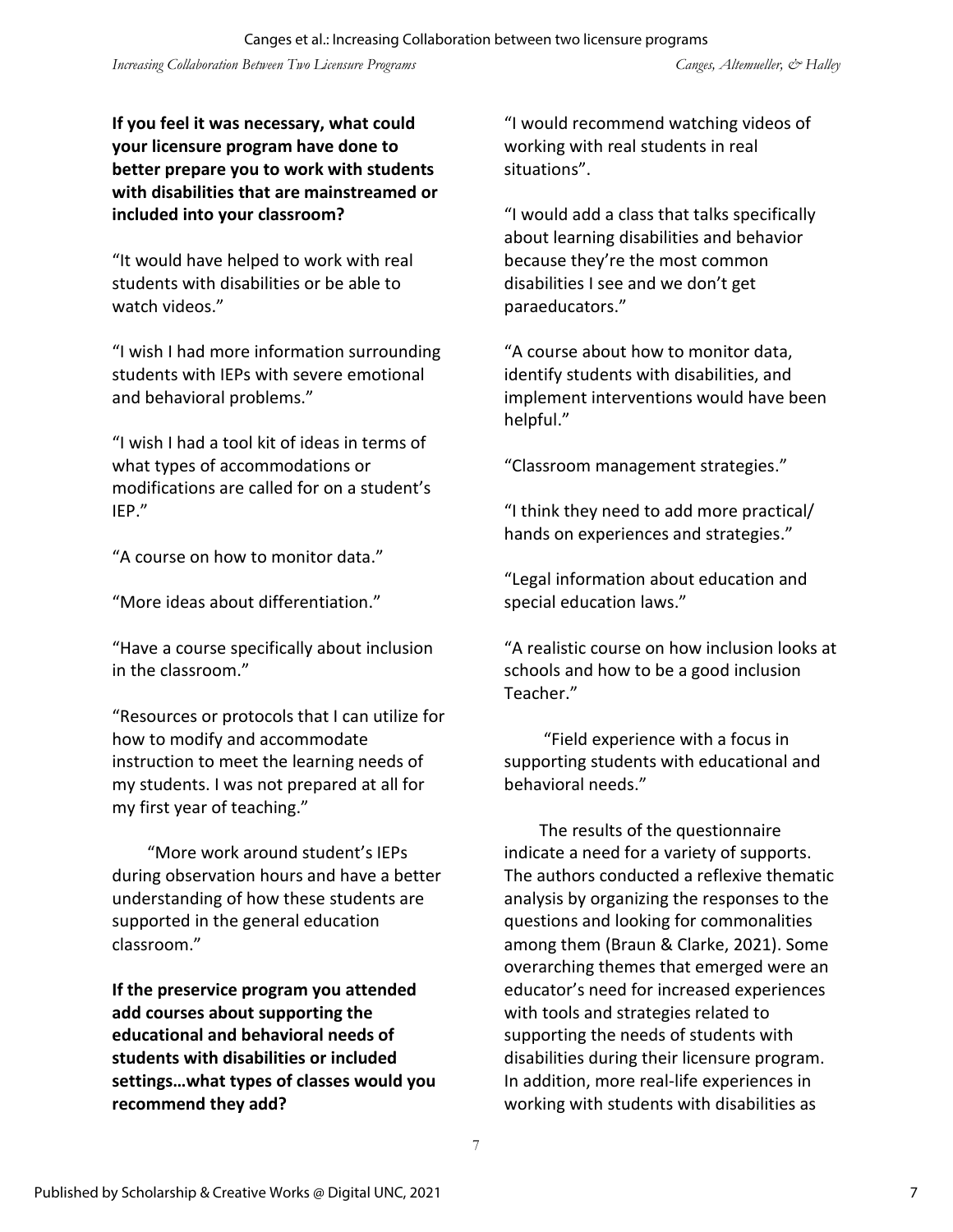well as special education teachers. Finally, it was noted that the respondents wanted more information on how to accommodate and modify lessons to meet the needs of their students.

While SED 3600 covers many of these topics at an introductory level, it is clear from the responses that pre-service teachers need more experience and more courses to provide them with the preparation they need to feel confident supporting the educational and behavioral needs of students with disabilities in their classroom.

#### **Phase 2: Building a Collaborative Partnership**

In order to build on the foundational information ascertained from the questionnaire, the researchers engaged in several follow-up activities to gather additional insights and facilitate collaboration with colleagues and among programs within the SOE. Those activities included:

1) Met with the full special education faculty to discuss revising SED 3600: The Exceptional Learner in the Classroom in order to address student responses in the questionnaire.

2) Created a task force within the special education faculty to fine tune student learning outcomes for SED 3600.

3) Met with Elementary and Secondary licensure preparation faculty separately during their respective program meetings to understand their perspectives and opinions on SED 3600, determine what we might need to modify, and determine ways to collaborate further. Suggestions from the elementary meeting included the need for a more "collaborating mindset" between the elementary and special education program. Elementary faculty stated they would like to

have professional development around specific content such as person-first language to ensure they are modeling consistent language and content in their classes. Additionally, elementary faculty offered to share a common lesson planning form they use with the special education faculty in the hope that the form could be used in SED 3600. During the meeting with secondary education faculty, one faculty member shared, "Disability of the week is "fine"—but, is a bit too clinical. SPED teachers are the specialists…our teachers simply need a more generalist understanding that they can apply to their classroom." A second faculty member extended that suggestion and recommended we, "Focus on what general education teachers really need to know. While we value and understand the importance of learning about "all" disabilities…it might be more beneficial to focus in on the few areas they would be most likely to see in their classroom."

4) Adopted a new textbook for SED 3600 which moved away from the "disability of the week" structure and focused on methods for supporting students with disabilities in collaborative and inclusive environments.

5) Researched and examined inclusive education programs in school districts seeking innovative ideas.

6) Researched and examined how other universities prepared their general education pre-service teaching candidates for supporting the needs of students with disabilities by reviewing websites for program descriptions, specific curriculum and course names/descriptions and by reviewing syllabi that were posted online.

7) Met with the Elementary department chair about ways to co-teach classes within their program to create more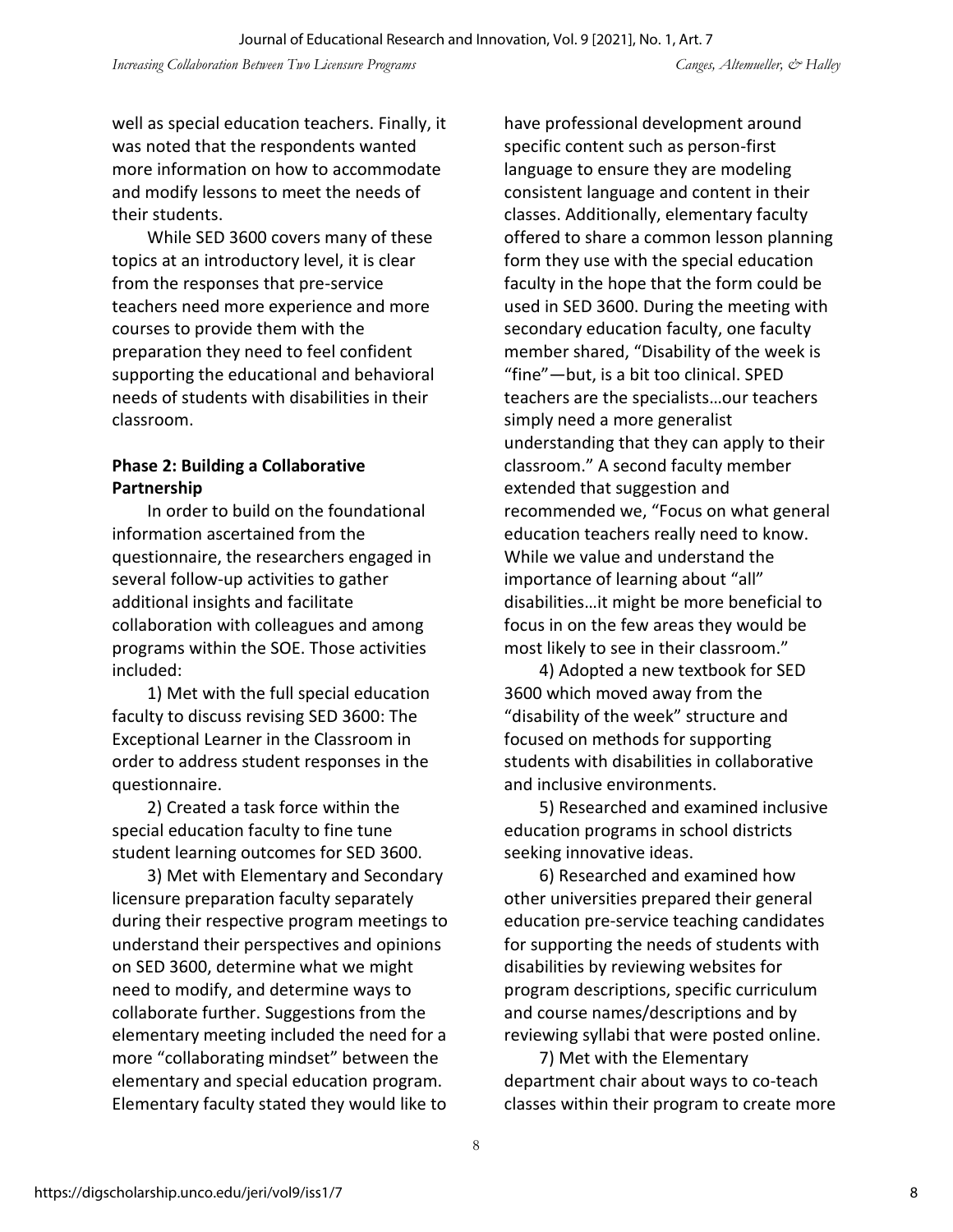opportunities for the future general education teachers to learn about supporting the educational and behavioral needs of students with disabilities.

8) Met with the Secondary Education department chair about which classes from their program would be beneficial to add to our special education licensure program.

While this process continues to be fluid, these steps have allowed us to build a more dynamic and collaborative relationship among the faculty in the SOE.

#### **Phase 3: Moving forward**

Traditionally, teachers in the United States close their classroom doors and teach their students behind the privacy of the walls of their classroom. However, efforts have called for teachers to increase their collaboration, share their experiences with other teachers and learn from each other. It is critical that our graduates see themselves as part of a collaborative team when they enter the teaching profession. Ronfeldt, Farmer, McQueen and Grissom (2015) reviewed administrative data and administered surveys for approximately 9,000 teachers to examine collaboration practices and determine whether the collaboration influences student achievement. The researchers found that teachers who participated in higher quality collaborative instructional teams produced higher achievement results in math and reading for students. Additionally, when studies have examined the effects of collaboration on teacher's attitudes, the results have shown that they feel an increased sense of self-efficacy and acceptance toward teaching all students (Montgomery & Mirenda, 2014). Therefore, it is vital that we, as faculty in a teacher preparation program, model this.

Teacher educators throughout general and special education licensure programs have recognized the need to develop teachers who are able to support students with and without disabilities. As a result of our efforts of meeting with faculty from multiple departments, positive outcomes have evolved from this project that have added to an increased collaboration between the special education and general education licensure programs at MSU Denver. Listed below are a few of the changes we have begun to implement:

1) The elementary residency course will revisit articles that were originally presented in SED 3600 to have the students apply their knowledge to their final field experience and/or student teaching and residency

2) A shared folder in Onedrive was created where we, as special education faculty, will upload articles and descriptive activities that the general education faculty can have access to. That way they can refer to items in their class in order to make connections between those and SED 3600.

3) Conversations have started about co-teaching the "differentiation" class that is offered in the elementary program.

4) The Special Education licensure program has undergone modifications to include more Elementary and Secondary core classes in its required program that will include field experiences in general education classrooms that focus on curriculum and behavioral support.

5) A graduate course was created and is required of all elementary and special education initial licensure teacher candidates. This class is taught from an educational decision-making perspective utilizing a case study approach to assist teacher candidates in applying information to classroom settings. The emphasis of this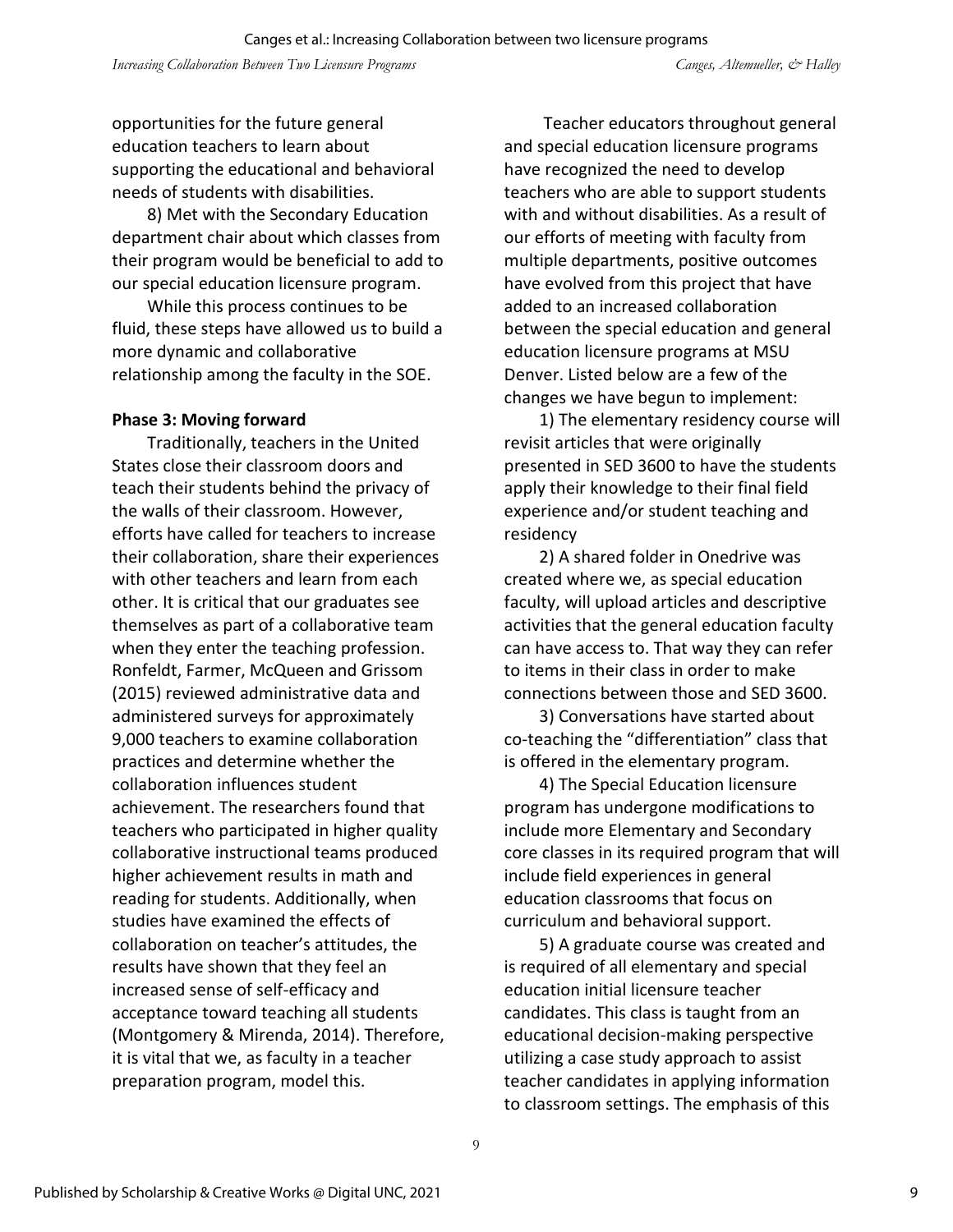class is on the highest incidence disabilities and differentiation tools.

6) The SOE is researching educational equity audit consultants with the intent of hiring a consultant during the fall 2021 semester. This audit will include interviews with faculty, staff, and teachers as well as a review of policies and procedures in the SOE. While there are many purposes and desired outcomes for this audit, one purpose is to identify areas of strength in our collaborations across the SOE. Additionally, we hope to identify areas in which growth and change are needed in order to have more effective cross program collaborations.

Our goal is to provide our pre-service teacher candidates with a more integrative and collaborative experience during their program. While many preservice teachers report feeling ill-prepared for teaching in inclusive settings (Metsala & Harkins, 2020), if our general and special education licensure programs commit to building a strong foundation during their pre-service teaching program, our graduates will be more equipped and have a higher selfefficacy related to supporting the educational and behavioral needs of students with disabilities.

#### **Phase 4: Next steps...A vision for effective preparation programs for special and general education teachers**

Teacher preparation programs play a critical role in the development of teacher candidates. Historically, teacher preparation programs have limited the training associated with general education content, assessment practices, and academic standards for special education teacher candidates (Brownell et al., 2010; Fuchs, Fahsl, & James, 2014; McLeskey & Brownell, 2015). Instead, training remains

focused on disability categorical information, remedial intervention strategies, alternative curriculums and evaluation measures, and alternative academic standards (Brownell, et al., 2005; Brownell et al., 2010; Pugach & Warger, 1995; Turner, 2003; Winn, & Blanton, 2005). Furthermore, the training that has been provided often focuses on preparing special education teachers to work in pull out resource room or self-contained settings (Copeland, et al., 2011; McLeskey, J. & Brownell, 2015).

Similarly, general education teacher preparation programs offer training in grade-level specific discipline content, "one size fits all" assessments practices, and standards-based education with limited connection to teaching students with disabilities within general education environments. These separate approaches to preparing teachers is a problem given the number of students with disabilities being included in general education classrooms. Many teachers report feeling unprepared and hesitant to include students within general education classrooms; even doubting the students' ability to be successful in the general education classrooms (Lohrmann & Bambara, 2006 as cited Zagona, Kurth & MacFarland, 2017; Montgomery & Mirenda, 2014). In addition, special education teachers reported feeling unprepared to effectively provide services in a consultative or collaborative model (Brownell, Ross, Colon, & McCallum, 2005). Thus, the increase in inclusive education requires general and special education teachers to be trained differently in order to assume new roles within the school setting. Based on the experience we have had with this process it is clear to us that effective teacher preparation programs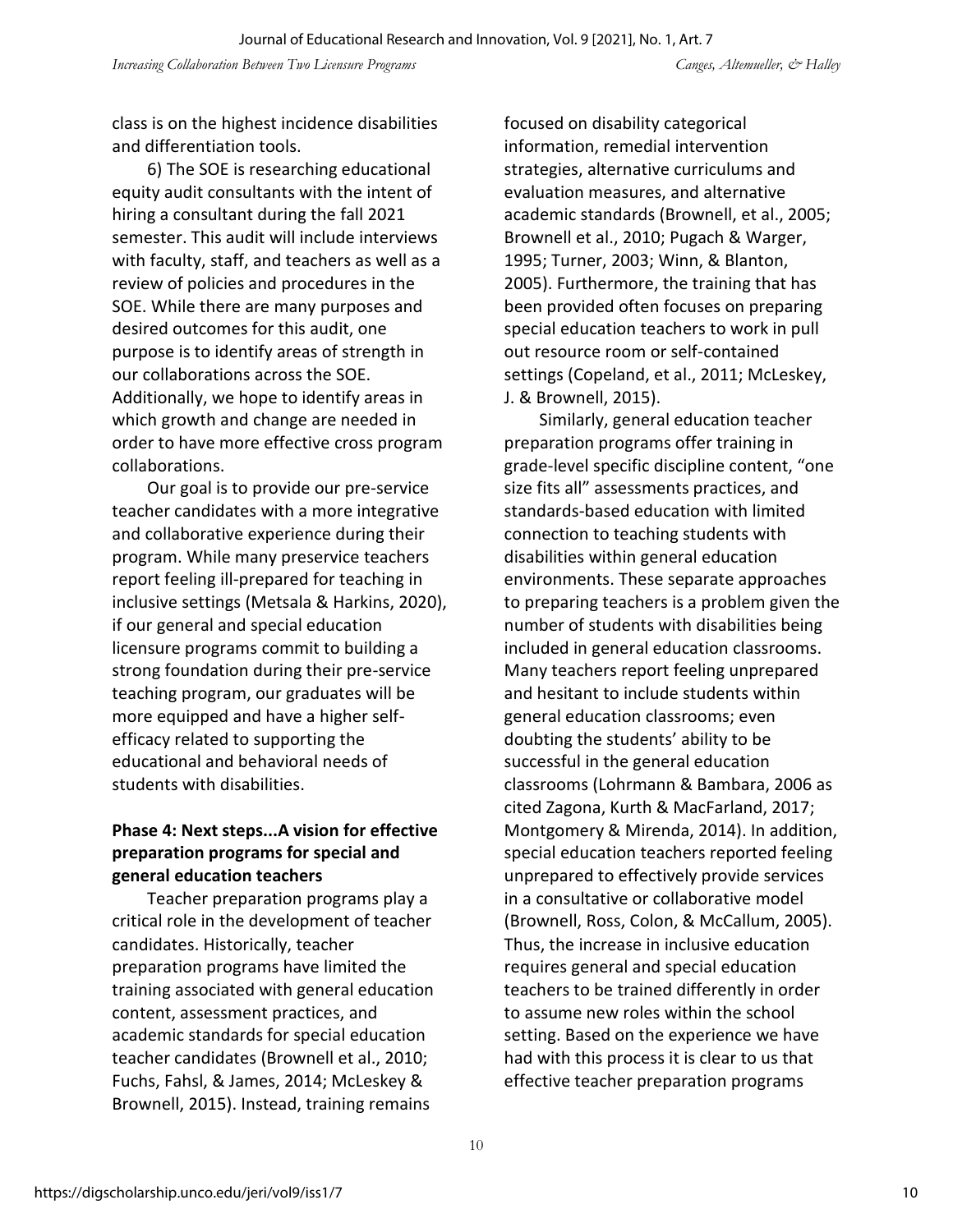should include a more inclusive program for pre-service teachers.

Effective teacher preparation programs must include components that produce teachers who are able to work with and support all students who enter their classrooms. There is a need to ensure that teacher preparation programs provide a knowledge base of laws and educational policies related to students with disabilities to both special education and general education teacher candidates (AlMahdi & Bukamal, 2019). According to a 2011 report jointly released by the American Association of Colleges for Teacher Education (AACTE) and the National Center for Learning Disabilities (NCLD), teacher candidates must leave teacher preparation programs with the belief that students with disabilities are capable learners and with the knowledge and skills necessary to program effective instruction to students with disabilities (Blanton, Pugach, & Florian, 2011). Teacher preparation programs need to ensure that teacher candidates become knowledgeable about teaching methods that have been proven effective within inclusive contexts such as universal design for learning, evidence-based practices, differentiation, and co-teaching (Stites, Rakes, Noggle, & Shah, 2018). Additionally, teacher preparation programs need to ensure that teacher candidates have more opportunities to engage with students with disabilities during their field and student teaching experiences so that they can make deeper connections between the knowledge they gain in their coursework and real-life experiences. These expanded opportunities will provide the much-needed experience that will lead to improved confidence, motivation, and attitudes towards working with students with disabilities within general education

environments. Through clinically rich, intentional field work, teacher candidates can move from college classroom learning to application of knowledge through pedagogy (Scheeler, Budin, & Markelz, 2016). Finally, there is a need for teacher preparation programs to focus on preparing both general and special education teachers to work collaboratively in order to help students with disabilities become full, successful members of their school communities. Therefore, teacher candidates need the opportunity to learn and practice these collaborative skills that they will ultimately put into practice in their school settings. These skills cannot be learned effectively in isolation, thus, having general and special education teacher candidates trained together throughout their preparation program would be ideal.

In fact, there are some teacher preparation programs that are amalgamating the training of both general and special educators by providing field experiences and coursework that overlaps (e.g., Banks, Andrei, & Dohy, 2019; Brownell, Ross, Colon, & McCallum, 2005; Jenkins, Pateman, & Black, 2002; Ross, Stafford, Church-Pupke, & Bondy, 2006; Van Laarhoven, Munk, Lynch, Bosma, & Rouse, 2007; Zhang, Wright, Kim, & Szilágyi, 2019). It has been noted in the research that teachers who are dual certified in Elementary and Special Education report feeling confident and prepared to teach a student in their class with and without disabilities (Lohrmann & Bambara, 2006; Montgomery & Mirenda, 2014 as cited Zagona, Kurth & MacFarland, 2017). By implementing some of the strategies mentioned above, programs that may not offer dual certification can begin to structure their coursework and programs to begin the process of collaborative mindsets.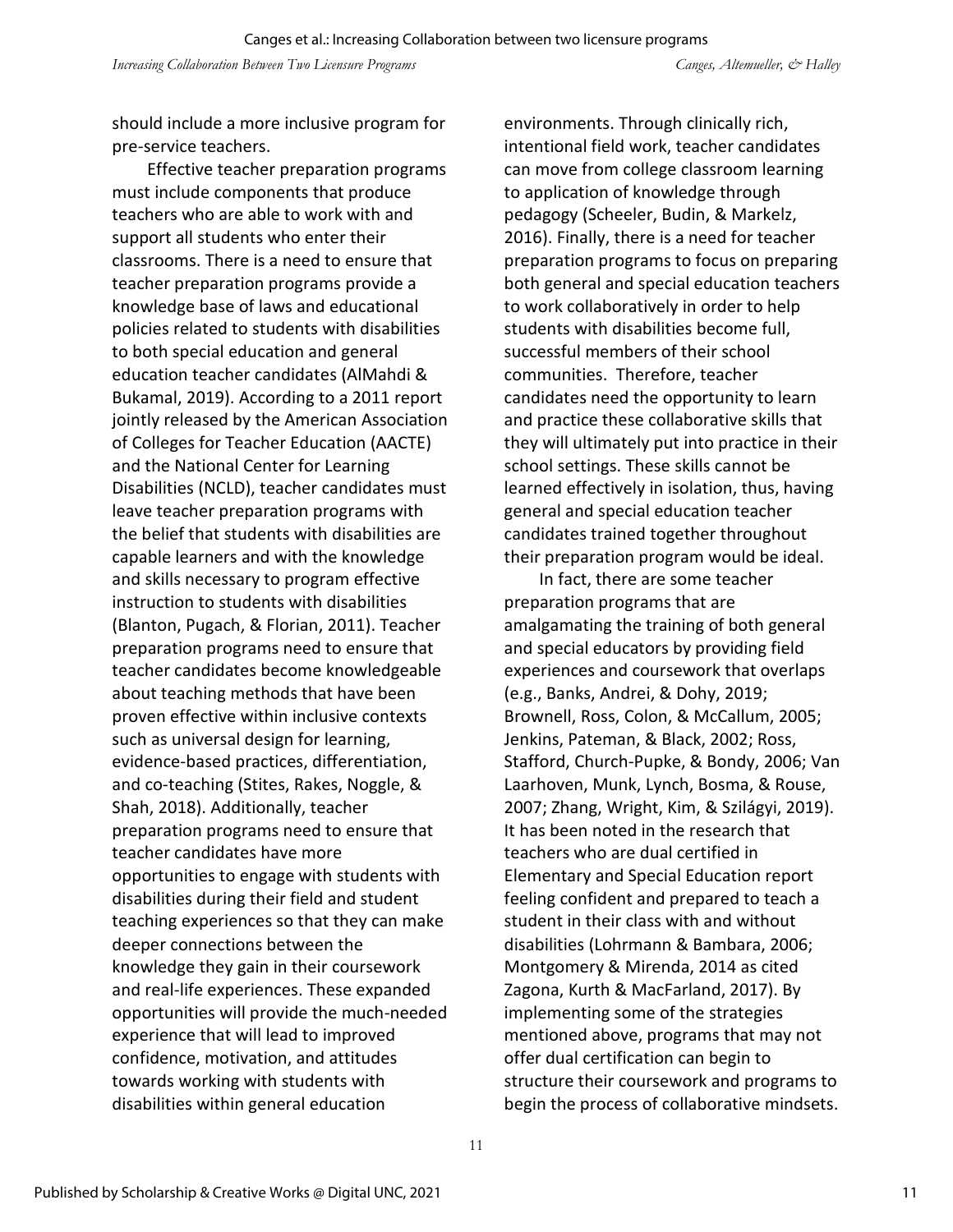#### **Conclusion**

In the United States, as of 2013, "95% of 6- to 21- year-old students with disabilities were taught within public schools" (Bialka, Hansen, & Wong, 2019, p.147). Improvements in the preparation of general educators is needed if outcomes for students with disabilities are to be elevated (Blanton, Pugach, & Florian, 2011). This refinement must be thoughtful and intentional with connections to federal legislation such as the Individuals with Disabilities Education Act and the Elementary and Secondary Education Act, which increasingly prioritize access to the general education curriculum for all students and include all students in measures of progress toward learning the general curriculum (Blanton, Pugach, & Florian, 2011). General educators know that while some of the teaching responsibility can and will be shared with special educators, much is expected of them on a daily basis (Ford, Pugach, & Otis-Wilborn, 2001). Therefore, providing a pre-service teacher education program that sets the stage for what is expected is vital to the next generation of educators.

**Dr. Rebecca Dennis-Canges** is an Associate Professor of Special Education at Metropolitan State University, Denver. She can be reached at [rcanges@msudenver.edu.](mailto:rcanges@msudenver.edu)

**Dr. Lisa Altemueller** is Associate Dean for the School of Education at Metropolitan State University, Denver. She can be reached at [altemuel@msudenver.edu.](mailto:altemuel@msudenver.edu)

**Dr. Kara F. Halley** is an Associate Professor of Special Education at Metropolitan State University, Denver. She can be reached at [khalley@msudenver.edu.](mailto:khalley@msudenver.edu)

#### **References**

- AlMahdi, O., & Bukamal, H. (2019). Pre-Service Teachers' Attitudes Toward Inclusive Education During Their Studies in Bahrain Teachers College. SAGE Open, 9, [https://doi.org/10.1177/215824401](https://doi.org/10.1177/2158244019865772) [9865772](https://doi.org/10.1177/2158244019865772)
- Alur, M., & Timmons, V. (2009). Inclusive education across cultures: Crossing boundaries, sharing ideas. Sage: Los Angeles, CA.
- Banks, T., Andrei, E., & Dohy, J. (2019). An Inclusive Educator Licensure Pathway to Meet the Educational Needs of All Students: Dual Residence Education Action Model. Curriculum and Teaching Dialogue, 21(1-2), 21–35.
- Bialka, C. S., Hansen, N., & Wong, S. J. (2019). Breaking the Cycle: Preparing Pre-Service Teachers for Disability-Related Discussions. Teacher Education & Special Education, 42(2), 147-160.
- Blanton, L. P., Pugach, M. C., & Florian, L. (2011). Preparing General Education Teachers to Improve Outcomes for Students with Disabilities. American Association of Colleges for Teacher Education,

[https://secure.aacte.org/apps/rl/res](https://secure.aacte.org/apps/rl/resource.php?resid=227&ref=rl) [ource.php?resid=227&ref=rl](https://secure.aacte.org/apps/rl/resource.php?resid=227&ref=rl)

- Brownell, M., Dorene, R., Colón, E. P., & McCallum, C. (2005). Critical Features of Special Education Teacher Preparation A Comparison with General Teacher Education. The Journal of Special Education. 38. 10.1177/00224669050380040601.
- Brownell, M. T., Sindelar, P. T., Kiely, M. T., & Danielson, L. C. (2010). Special education quality and preparation: Exposing foundations, constructing a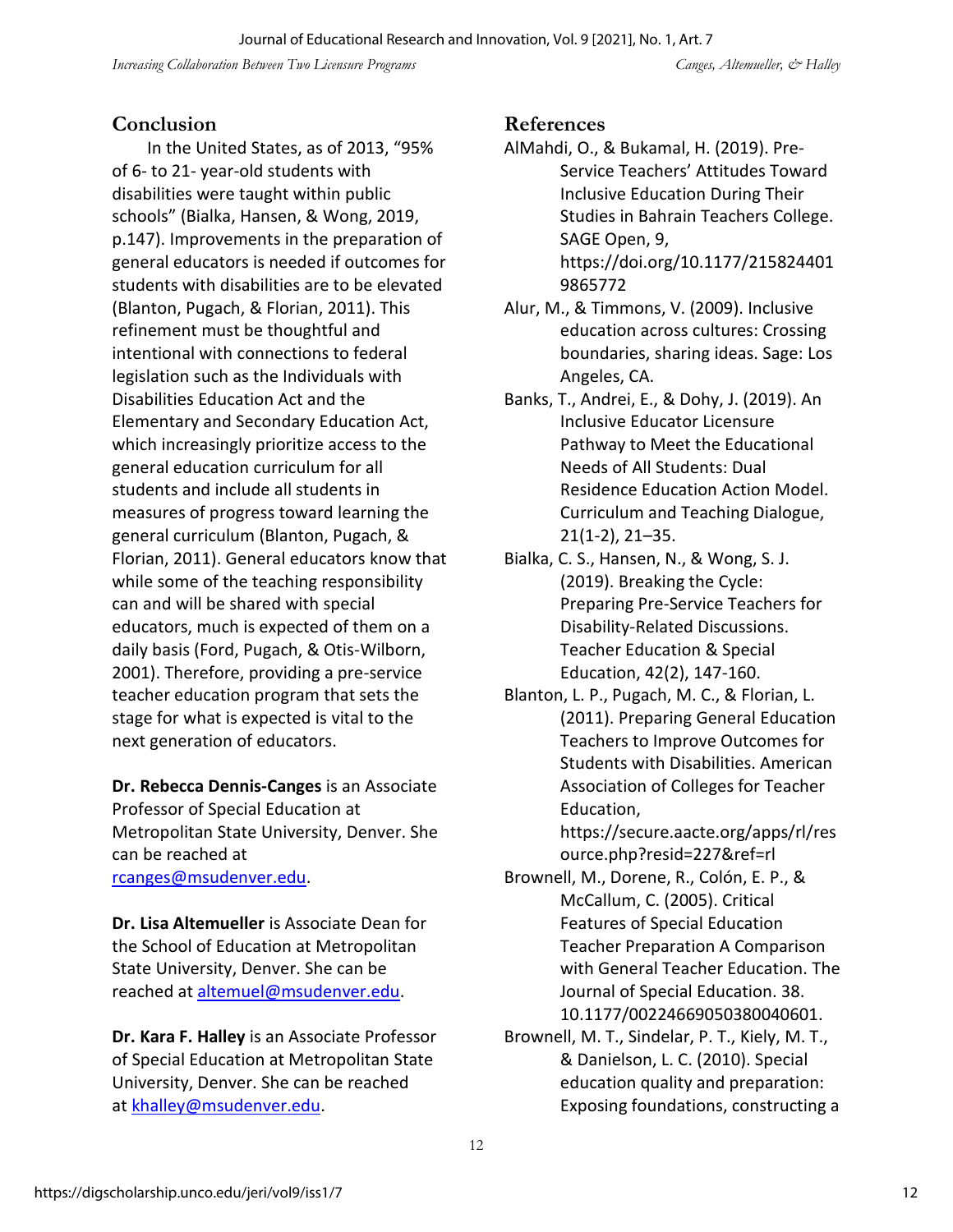new model. Exceptional Children, 76(3), 357–377.

Braun, V. & Clarke, V. (2021) One size fits all? What counts as quality practice in (reflexive) thematic analysis?, Qualitative Research in Psychology, 18:3, 328 352, DOI: 10.1080/14780887.2020.1769238

- CAEP (2013). Initial-Level Standards. Council for the Accreditation of Educator Preparation. February 2019. [http://caepnet.org/standards/archiv](http://caepnet.org/standards/archive-standards/2013-itp) [e-standards/2013-itp](http://caepnet.org/standards/archive-standards/2013-itp)
- Cochran-Smith, M., & Zeichner, K. (2005). Studying teacher education: The report of the AERA panel on research and teacher education. Mahwah, NJ: Lawrence Erlbaum
- Cook, B. G., Tankersley, M., Cook, L., & Landrum, T. J. (2000). Teachers Attitudes toward their Included Students with Disabilities. Exceptional Children, 67(1), 115– 135.

[https://doi.org/10.1177/001440290](https://doi.org/10.1177/001440290006700108) [006700108](https://doi.org/10.1177/001440290006700108)

- Copeland, S. R., Keefe, E. B., Calhoon, A. J., Tanner, W., & Park, S. (2011). Preparing teachers to provide literacy instruction to all students: Faculty experiences and perceptions. Research and Practice for Persons with Severe Disabilities, 36(3-4), 126-141. [https://doi.org/10.2511/027494811](https://doi.org/10.2511/027494811800824499) [800824499](https://doi.org/10.2511/027494811800824499)
- Ford, A., Pugach, M. C., & Otis-Wilborn, A. (2001). Preparing General Educators to Work Well with Students Who Have Disabilities: What's Reasonable at the Preservice Level? Learning Disability Quarterly, 24(4), 275-285.
- Fuchs, W. W., Fahsl, A. J., & James, S. M. (2014). Redesigning a special

education teacher preparation program: Rationale, process, and outcomes. The New Educator, 10, 145-152.

- Jenkins, A. A., Pateman, B., & Black, R. S. (2002). Partnerships for Dual Preparation in Elementary, Secondary, and Special Education Programs. Remedial and Special Education, 23(6), 360-372. doi:10.1177/0741932502023006060 1
- Lohrmann, S., & Bambara, L. M. (2006). Elementary Education Teachers' Beliefs about Essential Supports Needed to Successfully Include Students with Developmental Disabilities Who Engage in Challenging Behaviors. Research and Practice for Persons with Severe Disabilities, 31(2), 157-173. doi:10.1177/154079690603100208
- McFarland, J., Hussar, B., Wang, X., Zhang, J., Wang, K., Rathbun, A., Barmer, A., Forrest Cataldi, E., & Bullock Mann, F. (2018). The Condition of Education 2018 (NCES 2018 144).
- McLeskey, J. & Brownell, M. (2015). Highleverage practices and teacher preparation in special education (Document No. PR-1). Retrieved from University of Florida, Collaboration for Effective Educator, Development, Accountability, and Reform Center website: [http://ceedar.education.ufl.edu/wp](http://ceedar.education.ufl.edu/wp-content/uploads/2016/05/HighLeverage-Practices-andTeacher-Preparation-in-Special-Education.pdf)[content/uploads/2016/05/HighLeve](http://ceedar.education.ufl.edu/wp-content/uploads/2016/05/HighLeverage-Practices-andTeacher-Preparation-in-Special-Education.pdf) [rage-Practices-andTeacher-](http://ceedar.education.ufl.edu/wp-content/uploads/2016/05/HighLeverage-Practices-andTeacher-Preparation-in-Special-Education.pdf)[Preparation-in-Special-Education.pdf](http://ceedar.education.ufl.edu/wp-content/uploads/2016/05/HighLeverage-Practices-andTeacher-Preparation-in-Special-Education.pdf)
- Metsala, J. L., & Harkins, M. J. (2020). An Examination of Preservice Teachers' Self-Efficacy and Beliefs about Inclusive Education. Teacher Education and Special Education,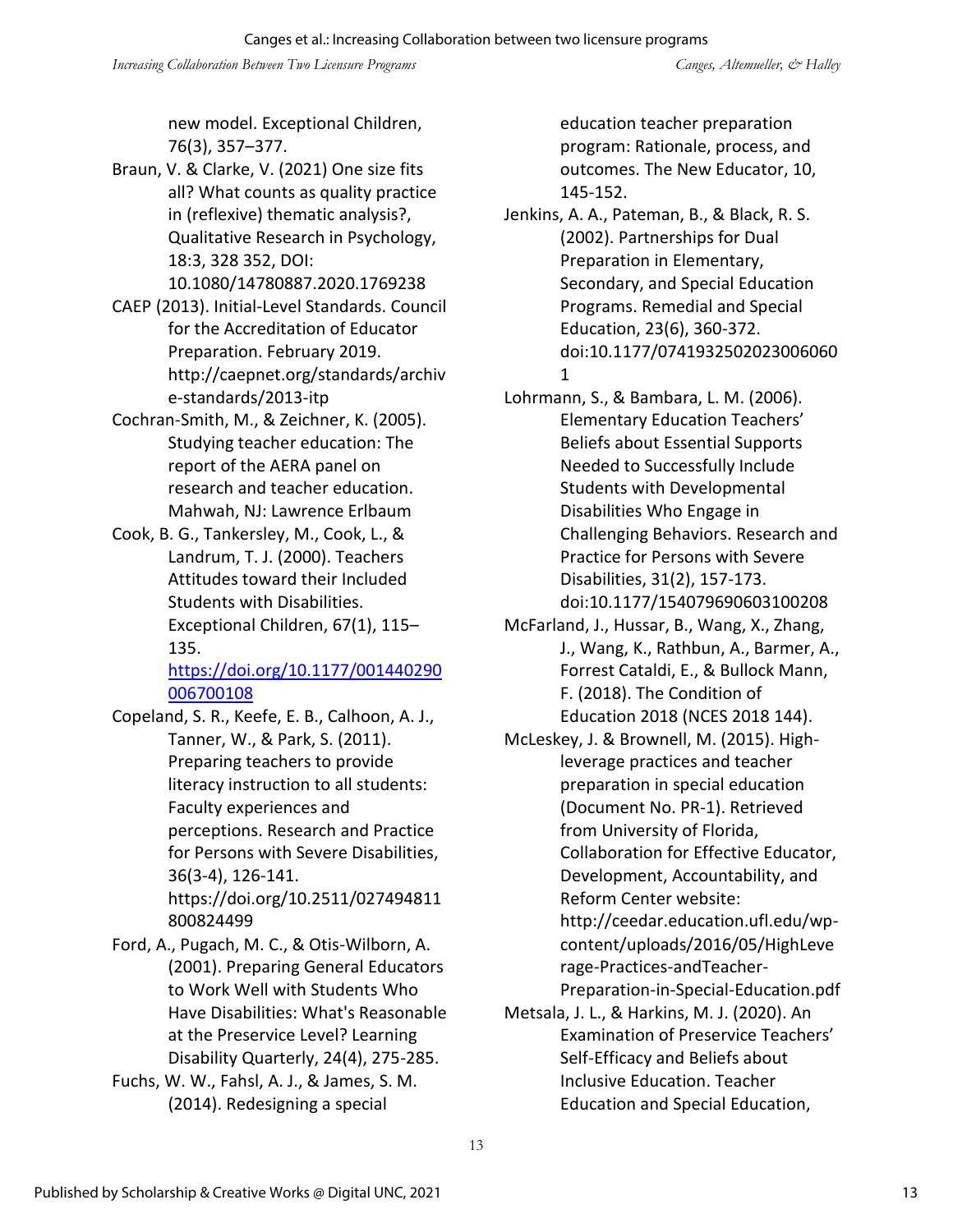43(2), 178-192.

- doi:10.1177/0888406419873060 Montgomery, A. & Mirenda, P. (2014). Teachers' Self-Efficacy, Sentiments, Attitudes, and Concerns about the Inclusion of Students with Developmental Disabilities. Exceptionality Education International, 24(1), 18-32.
- Murawski, W. W., & Hughes, C. E. (2009). Response to intervention, collaboration, and coteaching: A logical combination for successful systemic change. Preventing School Failure, 53(4), 267-277.
- Patton, M. Q. (2014). Qualitative Research and Evaluation Methods (4th ed.). Sage: Thousand Oaks, CA.
- Pugach, M. C. & Seidl, B. L. (1995). From exclusion to inclusion in urban schools: A new case for teacher education reform. Education and Urban Society, 27, 379–395.
- Ronfeldt, M., Farmer, S. O., McQueen, K., & Grissom, J. A. (2015). Teacher Collaboration in Instructional Teams and Student Achievement. American Educational Research Journal, 15(3), 475 - 514.
- Ross, D. D., Stafford, L., Church-Pupke, P., & Bondy, E. (2006). Practicing Collaboration: What We Learn from a Cohort That Functions Well. Teacher Education and Special Education, 29(1), 32-43. doi:10.1177/088840640602900105
- Scheeler, M. C., Budin, S., & Markelz, A. (2016). The Role of Teacher Preparation in Promoting Evidence-Based Practice in Schools. Learning Disabilities: A Contemporary Journal, 14(2), 171-187.
- Sobel, D. M., Iceman-Sands, D., & Basile, C. (2007). Merging general and special

education teacher preparation programs to create an inclusive program for diverse learners, The New Educator, 3(3), 241-262, doi:10.1080/15476880701484113

- Stites, M., Rakes, C., Noggle, A., & Shah, S. (2018). Preservice Teacher Perceptions of Preparedness to Teach in Inclusive Settings as an Indicator of Teacher Preparation Program Effectiveness. Discourse and Communication for Sustainable Education, 9(2), 21-39.
- Tiwari, A., Das, A., & Sharma, M. (2015). Inclusive education a "rhetoric" or "reality"? Teachers' perspectives and beliefs. Teaching and Teacher Education, 52, 128-156.
- Turner, N. D. (2003). Preparing preservice teachers for inclusion in secondary classrooms. Education, 123, 491– 495.
- U.S. Department of Education. Washington, DC: National Center for Education Statistics. Retrieved [date] from https://nces.ed.gov/pubsearch/pubs info. asp?pubid=2018144
- Van Laarhoven, T.R., Munk, D.D., Lynch, K., Bosma, J., & Rouse, J. (2007). A Model for Preparing Special and General Education Preservice Teachers for Inclusive Education. Journal of Teacher Education, 58(5), 440-455. [https://doi.org/10.1177/002248710](https://doi.org/10.1177/0022487107306803) [7306803](https://doi.org/10.1177/0022487107306803)
- Vaz, S., Wilson, N., Falkmer, M., Sim, A., Scott, M, & Cordier, R. (2015). Factors Associated with Primary School Teachers' Attitudes Towards the Inclusion of Students with Disabilities. PLOS ONE, 10(8): e0137002.